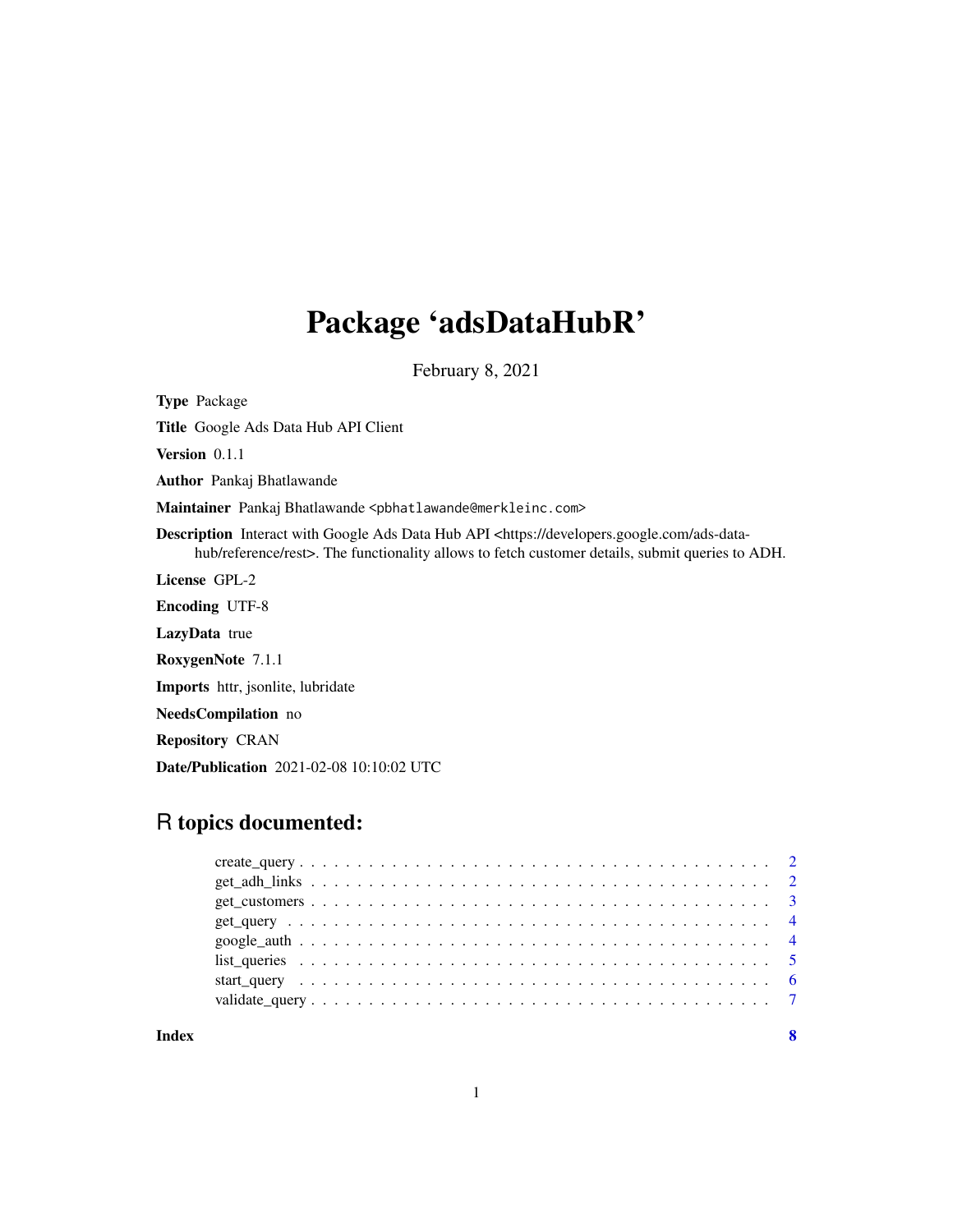<span id="page-1-0"></span>create\_query *create\_query*

# Description

Creates an analysis query for later execution. No query validation is performed at this time. Reference: <https://developers.google.com/ads-data-hub/reference/rest/v1/customers.analysisQueries/create>

#### Usage

create\_query(customer\_id, query\_title, query\_text, token)

#### Arguments

| customer_id | ADH Customer ID e.g. customers/123                                                                     |
|-------------|--------------------------------------------------------------------------------------------------------|
| query_title | Ouery title, which is unique within a single Ads Data Hub customer and query<br>type. e.g.RnF Analysis |
| query_text  | Ouery text written in Standard SOL.                                                                    |
| token       | Access token retrived from function google_auth()                                                      |

# Value

If successful, the response body contains a newly created instance of the query

# Examples

```
## Not run:
library(adsDataHubR)
token <- google_auth(client_id = client_id, client_secret=client_secret)
create_query(customer_id, query_title, query_text, token)
```
## End(Not run)

get\_adh\_links *get\_adh\_links*

# Description

Lists links between the specified customer and other Google advertising entities.

#### Usage

get\_adh\_links(customer\_id, token)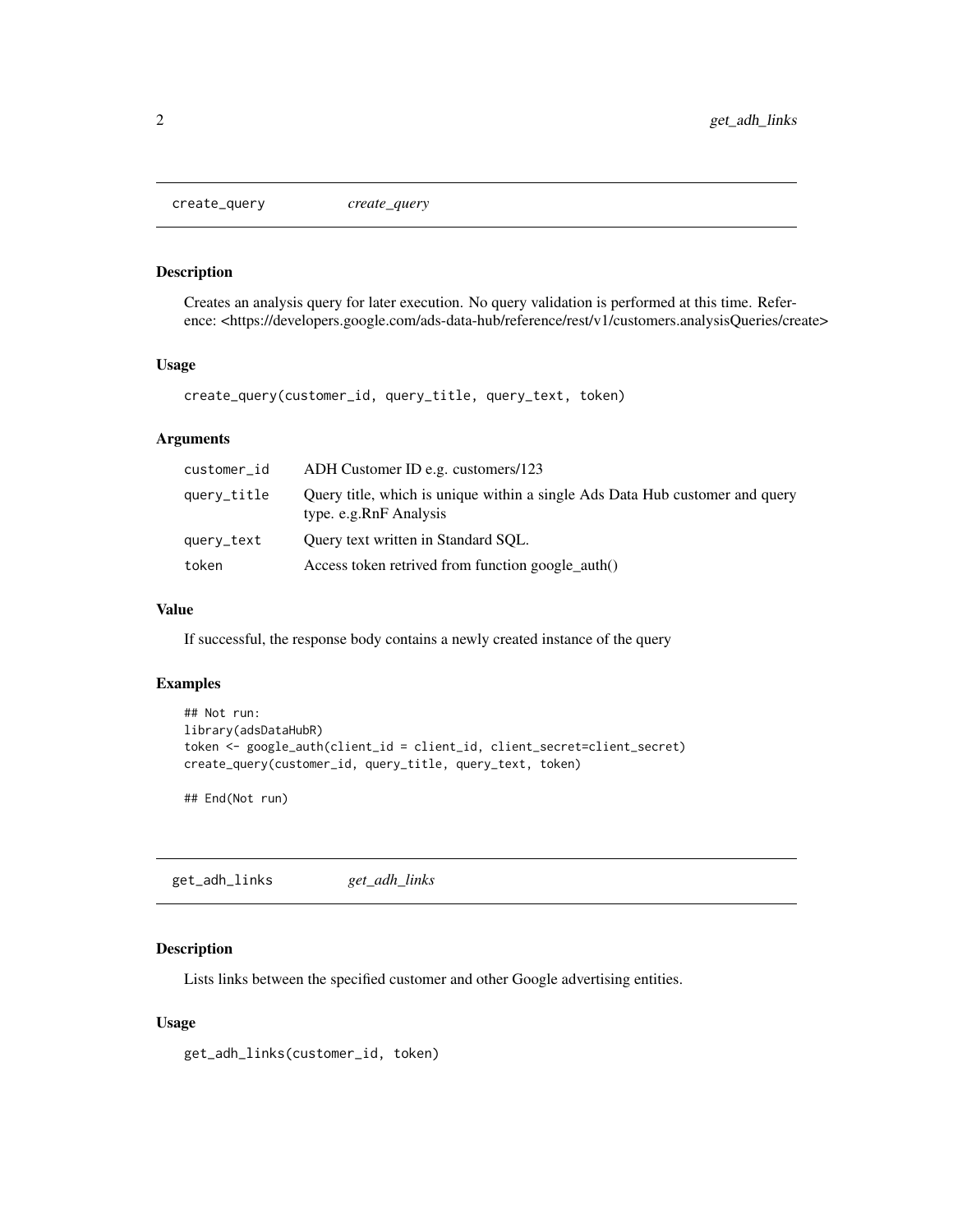# <span id="page-2-0"></span>get\_customers 3

#### Arguments

| customer_id | ADH Customer ID e.g. customers/123                |
|-------------|---------------------------------------------------|
| token       | Access token retrived from function google_auth() |

#### Value

A list of ad data links.

# Examples

```
## Not run:
library(adsDataHubR)
token <- google_auth(client_id = client_id, client_secret=client_secret)
total_customers <- get_customers(token)
customer_id <- "customers/123456"
get_adh_links(customer_id, token)
```
## End(Not run)

get\_customers *get\_customers*

#### Description

Fetch Ads Data Hub customers to which the current user has access. Reference: <https://developers.google.com/adsdata-hub/reference/rest/v1/customers.adsDataLinks/list>

#### Usage

get\_customers(token)

#### Arguments

token Access token retrived from function google\_auth()

# Value

A dataframe of all customers along with IDs to which authenticated user has access

# Examples

```
## Not run:
library(adsDataHubR)
total_customers <- get_customers(token)
```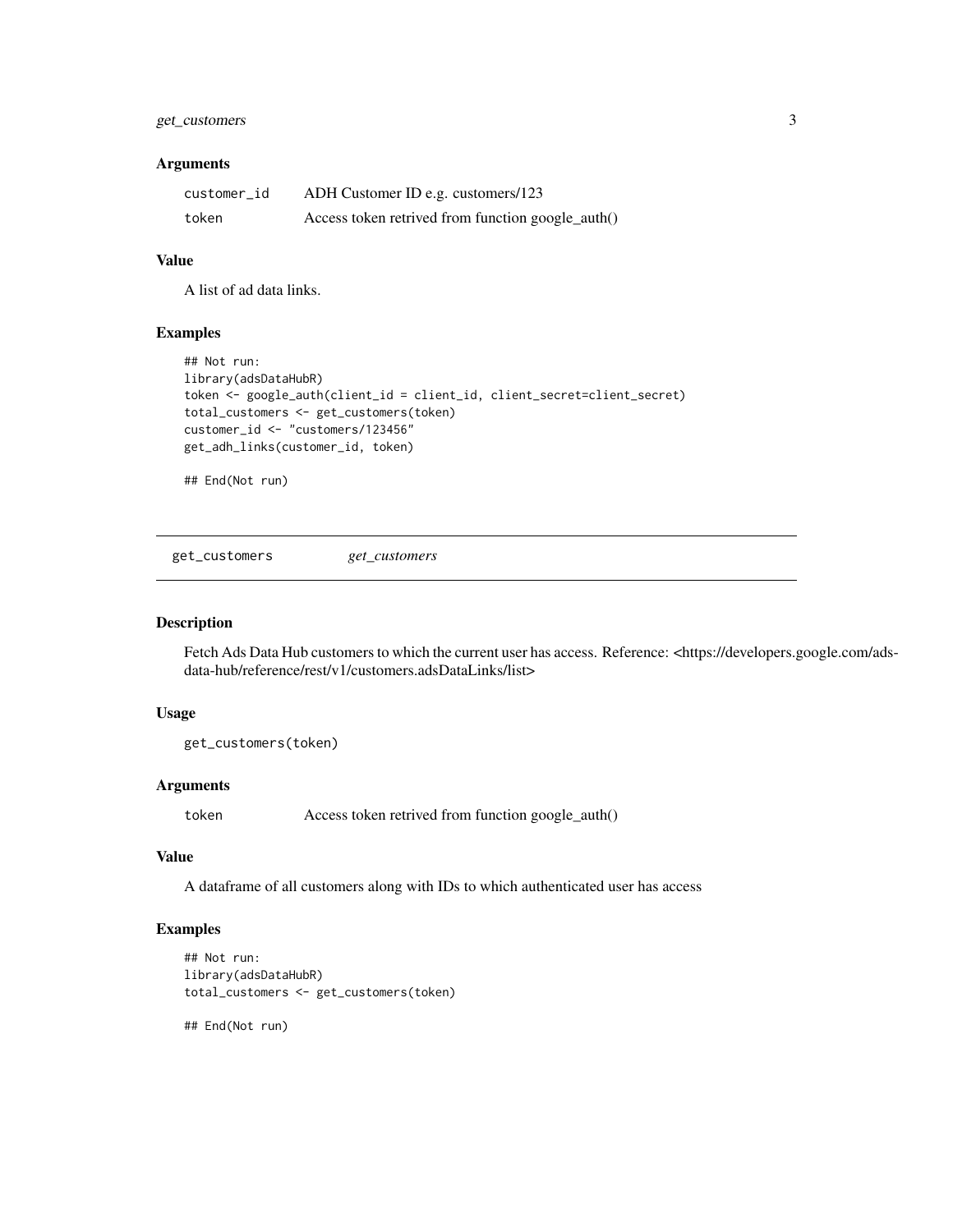<span id="page-3-0"></span>get\_query *get\_query*

# Description

Retrieves the requested analysis query. Reference: <https://developers.google.com/ads-data-hub/reference/rest/v1/customers

#### Usage

```
get_query(query_name, token)
```
# Arguments

| query_name | e.g.customers/123/analysisQueries/abcd1234        |
|------------|---------------------------------------------------|
| token      | Access token retrived from function google_auth() |

#### Value

A list of query details

# Examples

```
## Not run:
library(adsDataHubR)
token <- google_auth(client_id = client_id, client_secret=client_secret)
get_query(query_name, token)
```
## End(Not run)

google\_auth *google\_auth*

# Description

Function to login and create a token to be used in all the funtions Reference: <https://developers.google.com/adsdata-hub/guides/quickstart-api>

#### Usage

google\_auth(client\_id, client\_secret)

# Arguments

client\_id Client ID client\_secret Client Secret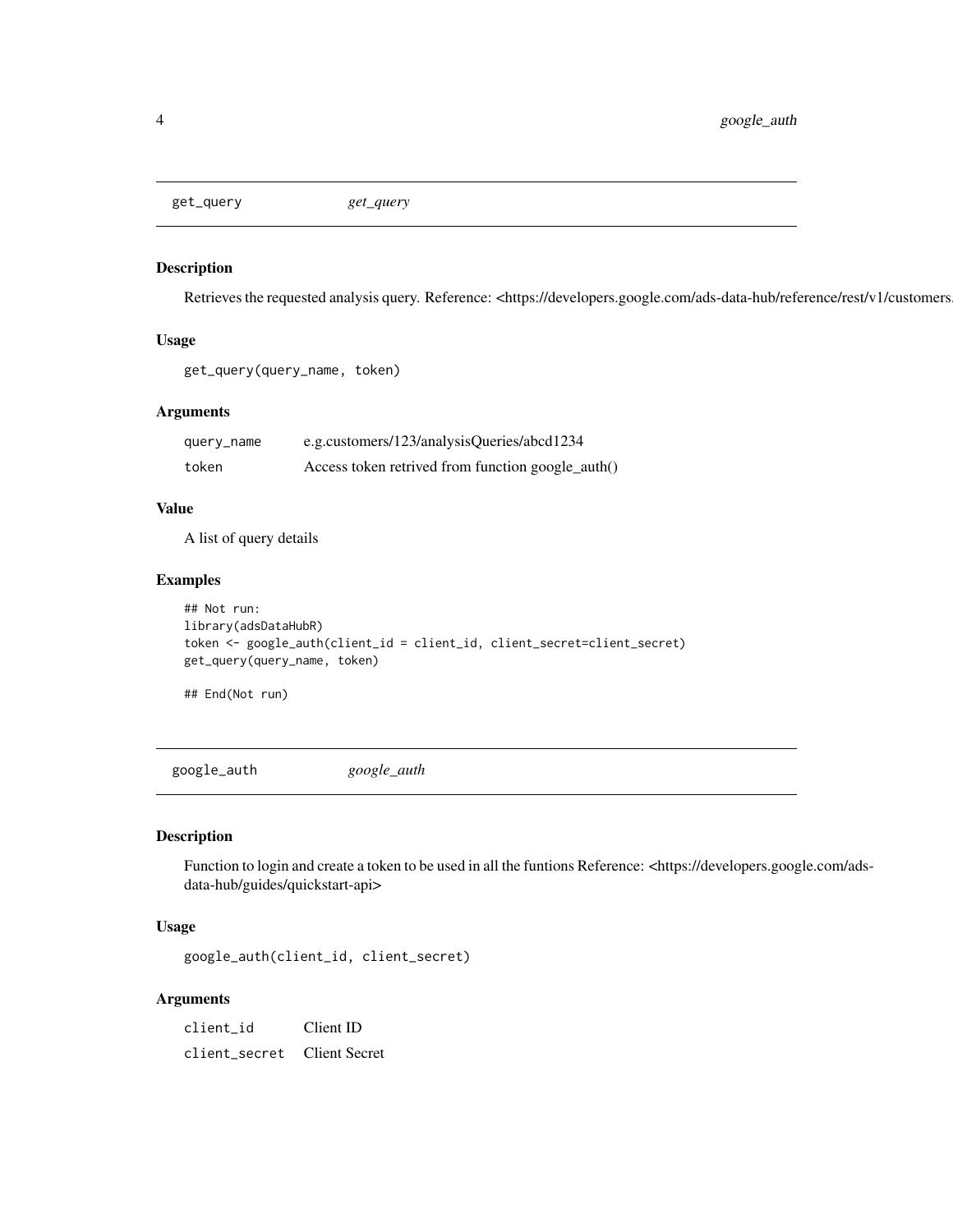# <span id="page-4-0"></span>list\_queries 5

#### Value

Environment token that can be used in all other functions

# See Also

<https://developers.google.com/ads-data-hub/guides/quickstart-api>

#### Examples

```
## Not run:
token <- google_auth(client_id = client_id, client_secret=client_secret)
```
## End(Not run)

list\_queries *list\_queries*

#### Description

Lists links between the specified customer and other Google advertising entities. Reference: <https://developers.google.com/a data-hub/reference/rest/v1/customers.analysisQueries/list>

#### Usage

list\_queries(customer\_id, token)

#### Arguments

| customer_id | ADH Customer ID e.g. customers/123                |
|-------------|---------------------------------------------------|
| token       | Access token retrived from function google_auth() |

#### Value

A list of analysis queries run on the ADH customer account.

#### Examples

```
## Not run:
library(adsDataHubR)
token <- google_auth(client_id = client_id, client_secret=client_secret)
total_customers <- get_customers(token)
customer_id <- "customers/123456"
list_queries(customer_id, token)
```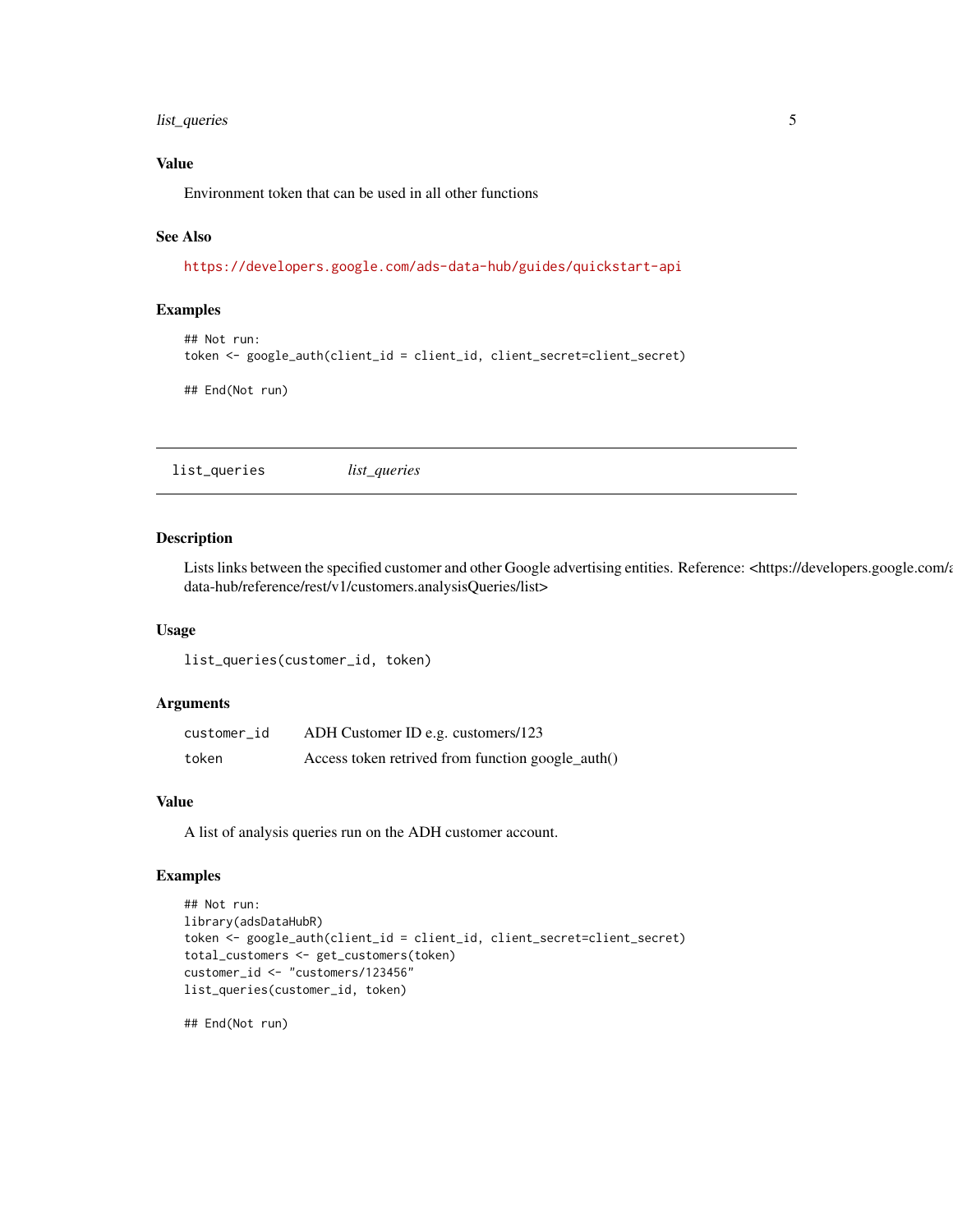<span id="page-5-0"></span>start\_query *start\_query*

# Description

Starts execution on a stored analysis query. The results will be written to the specified BigQuery destination table. The returned operation name can be used to poll for query completion status.. Reference: <https://developers.google.com/ads-data-hub/reference/rest/v1/customers.analysisQueries/start>

#### Usage

```
start_query(
  query_name,
  ads_data_customer_id,
  bq_destination_table,
  start_date,
  end_date,
  token
\mathcal{L}
```
# Arguments

| query_name           | e.g. customers/123/analysisQueries/abcd1234'                                                                                                                                                                                                                                                                                       |
|----------------------|------------------------------------------------------------------------------------------------------------------------------------------------------------------------------------------------------------------------------------------------------------------------------------------------------------------------------------|
| ads_data_customer_id |                                                                                                                                                                                                                                                                                                                                    |
|                      | #Enter the "From" ADH account on which we want to run the query                                                                                                                                                                                                                                                                    |
| bq_destination_table |                                                                                                                                                                                                                                                                                                                                    |
|                      | BigQuery destination table ID e.g. "project.dataset.table_name" If specified, the<br>project must be explicitly white listed for the customer's ADH account. If project<br>is not specified, uses default project for the provided customer. If neither project<br>nor dataset is specified, uses the default project and dataset. |
| start_date           | Start Date e.g. 2021-01-31 format: YYYY-MM-DD                                                                                                                                                                                                                                                                                      |
| end_date             | End Date e.g. 2021-01-31 format: YYYY-MM-DD                                                                                                                                                                                                                                                                                        |
| token                | Access token retrived from function google auth()                                                                                                                                                                                                                                                                                  |

#### Value

If successful, the response body contains an instance of the submitted job.

# Examples

```
## Not run:
library(adsDataHubR)
token <- google_auth(client_id = client_id, client_secret=client_secret)
start_query(query_name, ads_data_customer_id, bq_destination_table, start_date, end_date, token)
```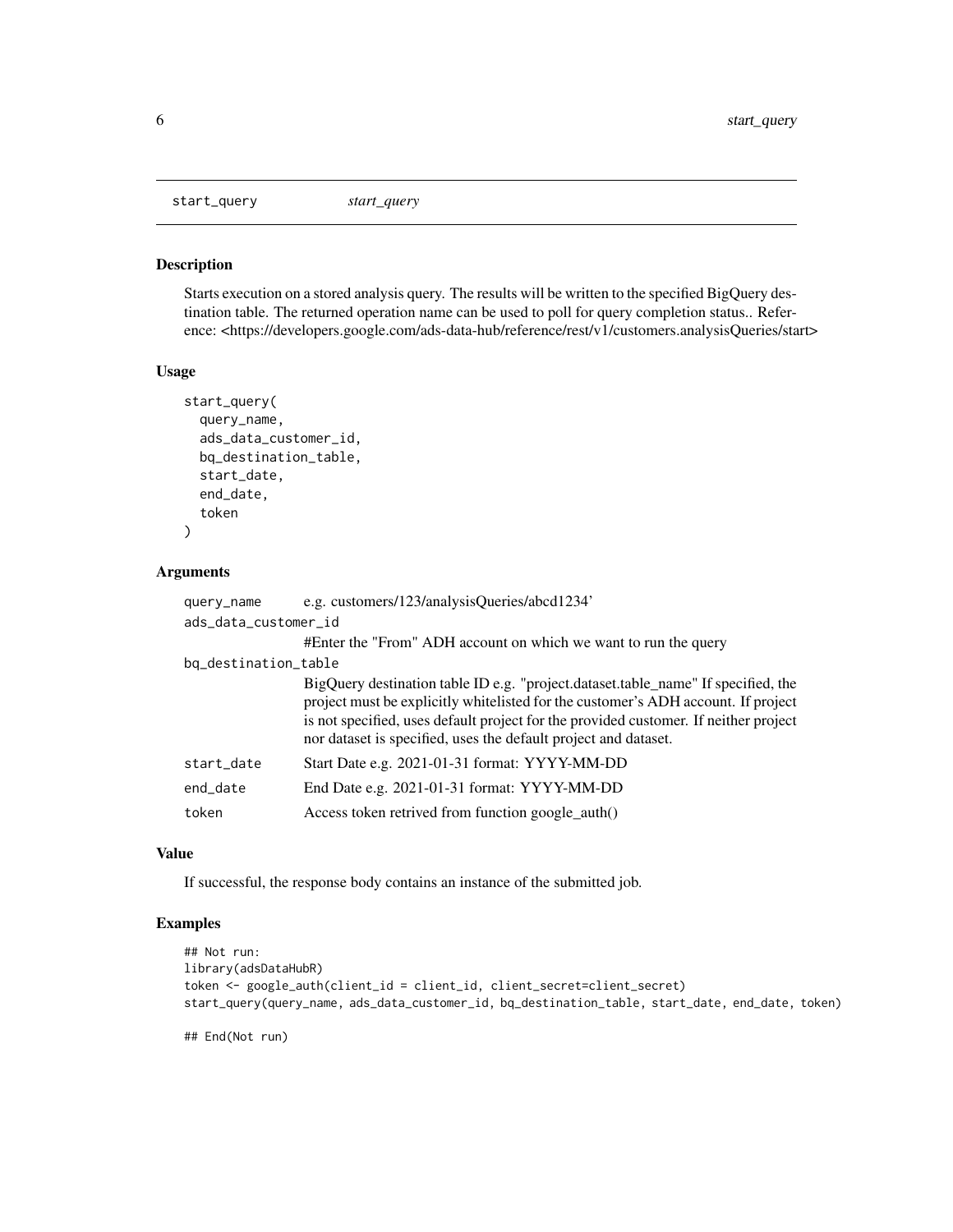<span id="page-6-0"></span>validate\_query *validate\_query*

# Description

Performs static validation checks on the provided analysis query. Reference: <https://developers.google.com/adsdata-hub/reference/rest/v1/customers.analysisQueries/validate>

#### Usage

validate\_query(customer\_id, query\_instance, token)

# Arguments

| customer id | ADH Customer ID e.g. customers/123                              |
|-------------|-----------------------------------------------------------------|
|             | query_instance Query instance returned by create_query function |
| token       | Access token retrived from function google_auth()               |

#### Value

If successful, the response body contains a validation queryPerformanceInfo object

#### Examples

```
## Not run:
library(adsDataHubR)
token <- google_auth(client_id = client_id, client_secret=client_secret)
validate_query(customer_id, query_instance, token)
```